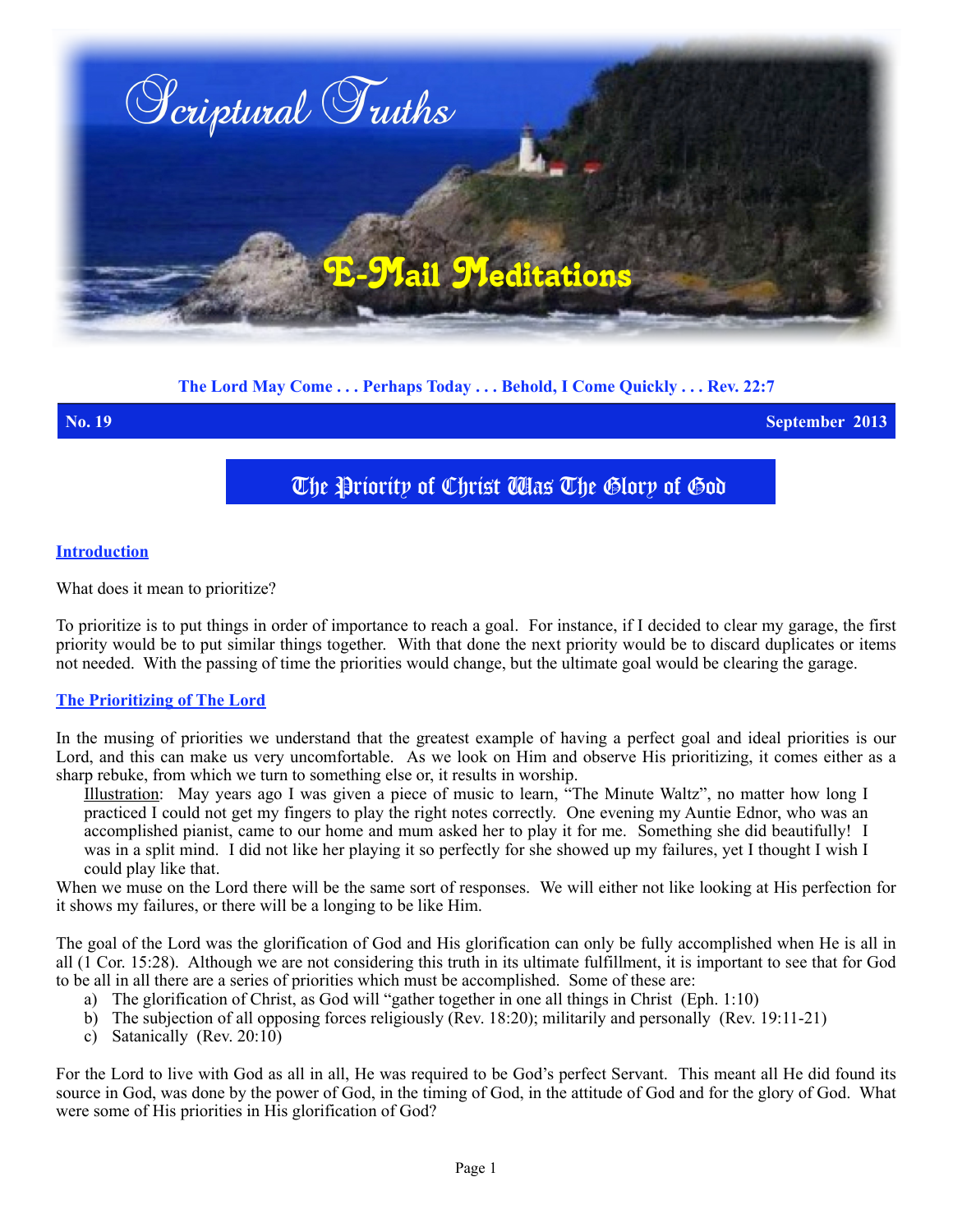#### **1) God was the source of all He did.**

All that the Lord did in word or deed was done by the empowerment of God: "Behold my Servant, whom I uphold" (Isa 42:1) and by the Holy Spirit (Acts 1:2; 10:38; Heb. 9:14). The Son of God lived in accordance to the scriptures for He loved the law (Psa. 40:8) delighting in its fulfilling, thus He lived according to the will of God. Gethsemane was the greatest verbalization of worship and Calvary the greatest activation of worship.

### **2) God's glory was the ultimate goal for His entire earthy existence.**

Against the background of the Greeks coming to see Him and the parable of the corn of wheat falling into the ground, the Lord said: "Now is my soul troubled; and what shall I say? Father, save me from this hour: but for this cause came I unto this hour. Father, glorify Thy name" (Jn. 12:27-28). He will say: "I have glorified thee on the earth: I have finished the work which Thou gavest me to do" (Jn. 17:4), therefore, there was never the slightest activity for self aggrandizement but every word and deed was done out of love for the Father, in subjection to God, and for the glory of God. "God loveth a cheerful giver" (2 Cor. 9:7) and this meant that nothing the Lord did or had to experience was because He was compelled, neither was He ever disgruntled at the things God had Him do. When the will of God was for Him to be tempted of the devil in the wilderness, He went (Matt. 4:1-10); if it meant deprivation (Jn. 1:46) or humiliation (Isa.  $50:6$ ; Matt. 27:29) accepted this.

#### **3) Calvary was for the glory of God.**

Calvary was only hours away and the prince of this world was coming to the Lord. His satanic majesty would find nothing in Him that could nullify His work of man's redemption and Satan's defeat. Yet, the foremost reason for the approaching hour was: "that the world may know that I love the Father" (Jn. 14:31). He said: "Father, the hour is come; glorify thy Son, that thy Son also may glorify thee" (Jn. 17:1).

#### **4) Reviewing His three years with His disciples, it had all been for the glory of God.**

For three years the Lord had been with His own, and looking back He was able to say: "I have declared unto them Thy name" (Jn. 17:26). He had presented the evidence that He was the Messiah (Jn. 14:11) and despite the difficulty of the task, when the world was against him, which He overcame (Jn. 16:33). He was able to say: "I have glorified thee on the earth: I have finished the work which thou gavest me to do" (Jn. 17:4).

#### **5) His service was always for the glory of God.**

In Isaiah 50 the Lord is manifested as the sovereign Lord over the seas, rivers, and the heavens (Isa. 50:2-3), yet such was His condescension that He will spend time every morning with God, having an opened ear (Isa. 50:4) that He might know the will of God. When that meant giving His back to the smiters, His cheeks to those who plucked off the hair, or His face to shame and spitting (Isa. 50:6), yet: "I was not rebellious, neither turned away back" (Isa. 50:5). Well did the hymn-writer write:

> It was a lonely path He trod, From every human soul apart; Known only to Himself and God Was all the grief that filled His heart, Yet from the track He turned not back, Till where I lay in want and shame, He found me - blessed be His name!

Then dawned at last that day of dread When desolate, yet undismayed, With wearied frame and thorn-crowned head, He, God-forsaken, man-betrayed, Was then made sin on Calvary, And dying there in grief and shame, He saved me - blessed be His name!

# **6) His words were spoken for the glory of God.**

In the morning the Lord had come into the temple and the Pharisees had brought to him the woman taken in adultery. After an apparent regathering (for they all went out (Jn. 8:9, and in v. 12 "Jesus spake unto THEM"), the Lord declares Himself to be the Light of the world to which they respond that His witness of Himself is not true (Jn. 8:13). The Lord declares it is true from several avenues and says: "I speak to the world those things I have